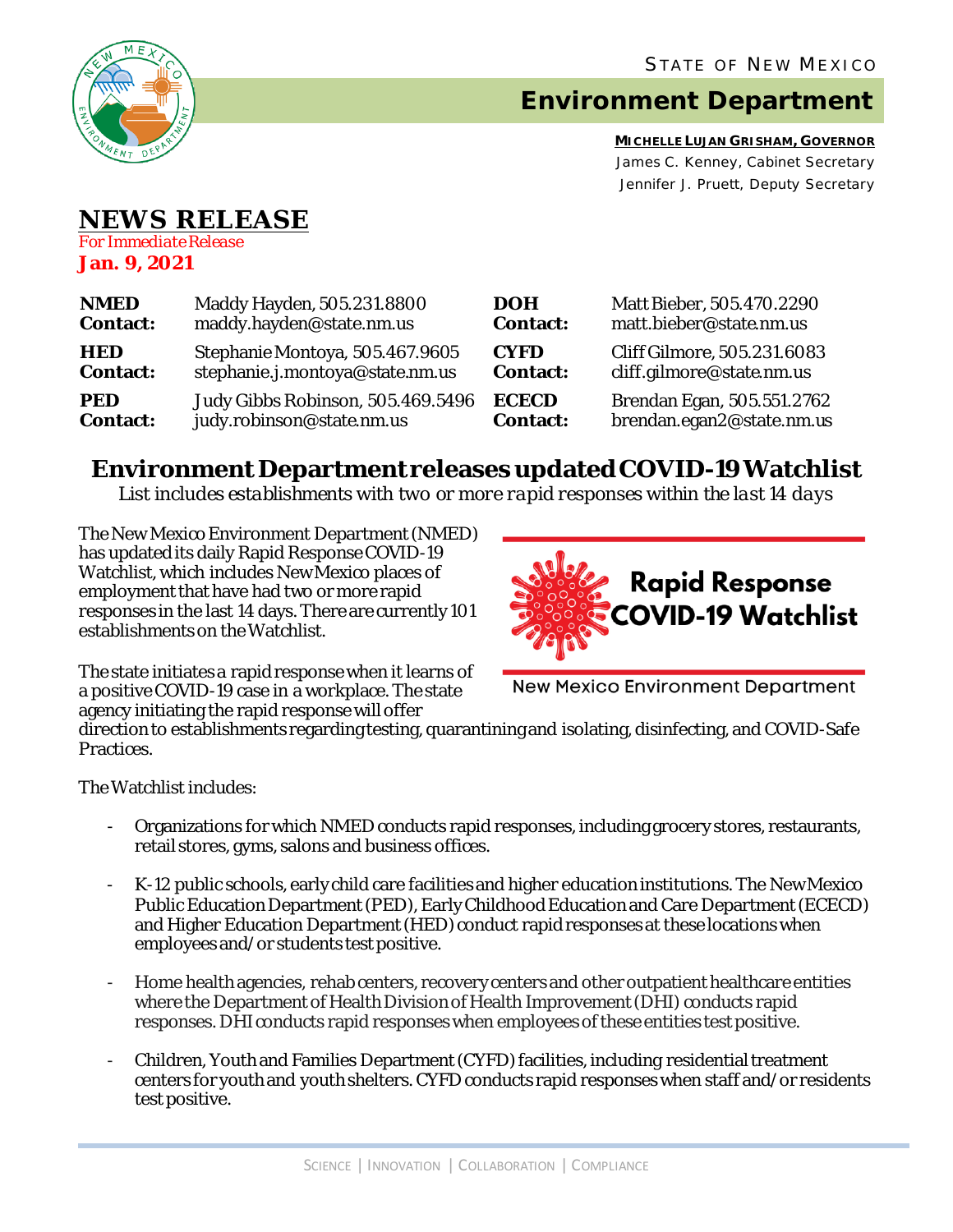The Rapid Response COVID-19 Watchlist allows the public to make more informed decisions when patronizing establishments and also assists NMED's Occupational Health and Safety Bureauand other state and local regulatory agencies in evaluating whether organizations are complying with state public health orders and COVID-Safe Practices. State regulatory agencies may initiate compliance investigations and/or exercise enforcement when establishments fail to adhere to required practices.

The current public health order mandates certain establishments close for two weeks if they have four or more rapid responses within the last 14 days. The closure requirement applies to food and drink establishments, retail spaces, places of lodging, close-contact businesses as defined in the Nov. 13, 2020 public health order, and essential businesses (other than healthcare operations, utility and media services).

When there are four or more rapid responses at a location within 14 calendar days, the New Mexico Environment Department will refer the establishment to the Department of Health, which will evaluate and make the decision on establishment closure. An establishment may be permitted to continue operating if the Department of Health, after consultation with the New Mexico Environment Department, determines that the business is a sole provider of goods or services within a community, or if they have committed to regular surveillance testing of their workforce.

The current Rapid Response COVID-19 Watchlist and closure list, which includes all establishments that have been required to close, are poste[d here.](https://www.env.nm.gov/rapid-response-data/)



**New Mexico Environment Department** 

## **January9, 2021**

| <b>AGENCY</b>   |                           |                        |                    |                   | <b>NUMBER OF</b><br><b>RAPID</b> |
|-----------------|---------------------------|------------------------|--------------------|-------------------|----------------------------------|
| <b>ASSIGNED</b> | <b>NAME</b>               | <b>ADDRESS</b>         | <b>CITY</b>        | <b>COUNTY</b>     | <b>RESPONSES</b>                 |
|                 |                           | <b>6137 EDITH BLVD</b> |                    |                   |                                  |
| <b>NMED</b>     | <b>ACT ENVIRO</b>         | NE                     | <b>ALBUQUERQUE</b> | <b>BERNALILLO</b> | $\mathbf{2}$                     |
|                 |                           | 10131 COORS BLVD       |                    |                   |                                  |
| <b>NMED</b>     | <b>ALBERTSONS MARKET</b>  | <b>NW</b>              | <b>ALBUQUERQUE</b> | <b>BERNALILLO</b> | 3                                |
|                 |                           | 2801 EUBANK            |                    |                   |                                  |
| <b>NMED</b>     | <b>ALBERTSONS MARKET</b>  | BLVDNE #A              | <b>ALBUQUERQUE</b> | <b>BERNALILLO</b> | $\boldsymbol{2}$                 |
|                 |                           | 4950                   |                    |                   |                                  |
|                 |                           | <b>MONTGOMERY</b>      |                    |                   |                                  |
| <b>NMED</b>     | <b>ALBERTSONS MARKET</b>  | <b>BLVDNE</b>          | <b>ALBUQUERQUE</b> | <b>BERNALILLO</b> | 3                                |
|                 |                           | 6200 COORS BLVD        |                    |                   |                                  |
| <b>NMED</b>     | <b>ALBERTSONS MARKET</b>  | NW#1                   | <b>ALBUQUERQUE</b> | <b>BERNALILLO</b> | 4                                |
|                 | <b>ALBERTSONS MARKET</b>  | 12201 ACADEMY          |                    |                   |                                  |
| <b>NMED</b>     | <b>BAKERY</b>             | <b>RD NE</b>           | <b>ALBUQUERQUE</b> | <b>BERNALILLO</b> | 3                                |
|                 | <b>ALBUQUERQUE OFFICE</b> | 3715 HAWKINS ST        |                    |                   |                                  |
| <b>NMED</b>     | <b>SYSTEMSLLC</b>         | NE#A                   | <b>ALBUQUERQUE</b> | <b>BERNALILLO</b> | $\mathbf{2}$                     |
|                 | <b>ALBUQUERQUE POLICE</b> | 2200 SUNPORT           |                    |                   |                                  |
| <b>NMED</b>     | <b>DEPARTMENT</b>         | <b>BLVD SE</b>         | <b>ALBUQUERQUE</b> | <b>BERNALILLO</b> | 2                                |
|                 |                           | 3535 MENAUL            |                    |                   |                                  |
| <b>NMED</b>     | <b>AMERICAN HOME</b>      | <b>BLVD NE</b>         | <b>ALBUQUERQUE</b> | <b>BERNALILLO</b> | 2                                |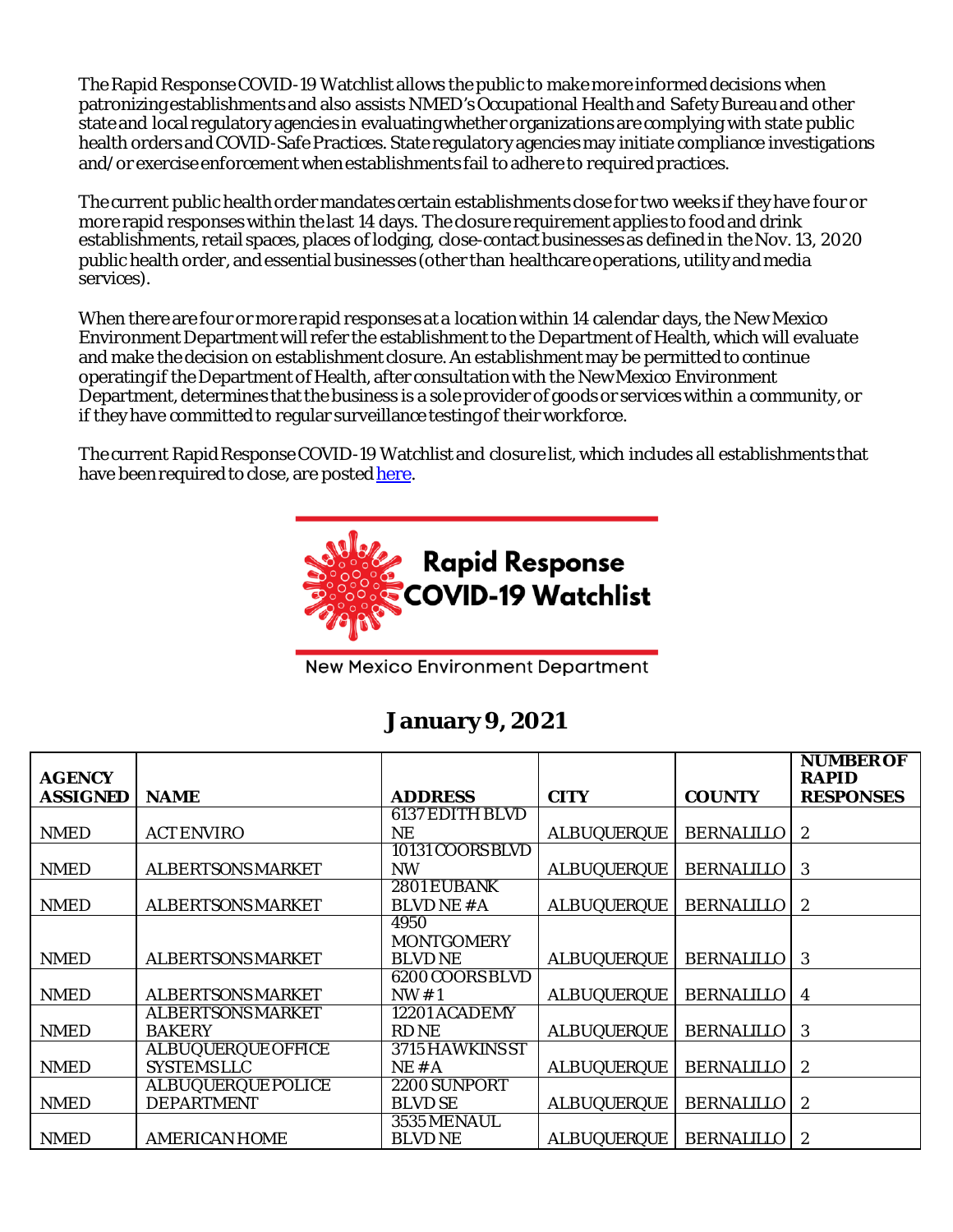| <b>NMED</b> | <b>BUENO FOODS</b>                       | <b>2001 4TH ST SW</b>                    | <b>ALBUQUERQUE</b> | <b>BERNALILLO</b> | 3                       |
|-------------|------------------------------------------|------------------------------------------|--------------------|-------------------|-------------------------|
|             |                                          | 7801 TIBURON ST                          |                    |                   |                         |
| <b>NMED</b> | <b>BUILDERS FIRST SOURCE</b>             | <b>NE</b><br>1420N                       | <b>ALBUQUERQUE</b> | <b>BERNALILLO</b> | $\overline{\mathbf{4}}$ |
|             |                                          | <b>RENAISSANCE</b>                       |                    |                   |                         |
| <b>NMED</b> | <b>COSTCO WHOLESALE</b>                  | <b>BLVDNE</b>                            | <b>ALBUQUERQUE</b> | <b>BERNALILLO</b> | $\overline{5}$          |
|             |                                          | 2400 SAN MATEO                           |                    |                   |                         |
| <b>NMED</b> | <b>DENNY'S</b>                           | <b>BLVDNE</b>                            | <b>ALBUQUERQUE</b> | <b>BERNALILLO</b> | $\boldsymbol{2}$        |
| <b>NMED</b> | <b>EMPIRE ROOFING</b>                    | 808 NIKANDARD<br><b>NE</b>               | <b>ALBUQUERQUE</b> | <b>BERNALILLO</b> | $\boldsymbol{2}$        |
|             |                                          | 8000 DAYTONA                             |                    |                   |                         |
| <b>NMED</b> | <b>FEDEX GROUND</b>                      | <b>RD NW</b>                             | <b>ALBUQUERQUE</b> | <b>BERNALILLO</b> | $\boldsymbol{2}$        |
|             |                                          | 5901 WYOMING                             |                    |                   |                         |
| <b>NMED</b> | <b>HOME GOODS</b>                        | <b>BLVDNE#P1</b><br>5704 LOMAS BLVD      | <b>ALBUQUERQUE</b> | <b>BERNALILLO</b> | $\boldsymbol{2}$        |
| <b>NMED</b> | <b>M &amp; FAUTO SALES</b>               | <b>NE</b>                                | <b>ALBUQUERQUE</b> | <b>BERNALILLO</b> | $\boldsymbol{2}$        |
|             |                                          | <b>4730 PAN</b>                          |                    |                   |                         |
|             | <b>NEXUS BREWERY &amp;</b>               | <b>AMERICAN EAST</b>                     |                    |                   |                         |
| <b>NMED</b> | <b>RESTAURANT</b>                        | <b>FWYNE</b><br>2801 JUAN TABO           | <b>ALBUQUERQUE</b> | <b>BERNALILLO</b> | $\boldsymbol{2}$        |
| <b>NMED</b> | NUSENDA CREDIT UNION                     | BLVDNE#C-2                               | <b>ALBUQUERQUE</b> | <b>BERNALILLO</b> | $\boldsymbol{2}$        |
| <b>NMED</b> | PINON COFFEE HOUSE                       | 5222 4TH ST NW                           | <b>ALBUQUERQUE</b> | <b>BERNALILLO</b> | $\boldsymbol{2}$        |
|             |                                          | 5840 OFFICE                              |                    |                   |                         |
| <b>NMED</b> | ROADRUNNER FOOD BANK                     | <b>BLVDNE</b>                            | <b>ALBUQUERQUE</b> | <b>BERNALILLO</b> | $\boldsymbol{2}$        |
|             | <b>RUDY'S COUNTRY STORE &amp;</b>        | 2321 CARLISLE                            |                    |                   |                         |
| <b>NMED</b> | BAR-B-Q                                  | <b>BLVDNE</b><br>1421N                   | <b>ALBUQUERQUE</b> | <b>BERNALILLO</b> | $\boldsymbol{2}$        |
|             |                                          | <b>RENAISSANCE</b>                       |                    |                   |                         |
| <b>NMED</b> | <b>SAM'S CLUB</b>                        | <b>BLVDNE</b>                            | <b>ALBUQUERQUE</b> | <b>BERNALILLO</b> | $\boldsymbol{2}$        |
| <b>NMED</b> | <b>SMITH'S FOOD &amp; DRUG CTR</b>       | 320 YALE BLVD SE                         | <b>ALBUQUERQUE</b> | <b>BERNALILLO</b> | $\boldsymbol{4}$        |
|             |                                          | 4800 MCMAHON                             |                    |                   |                         |
| <b>NMED</b> | <b>SMITH'S FOOD &amp; DRUG CTR</b>       | <b>BLVD NW</b>                           | <b>ALBUQUERQUE</b> | <b>BERNALILLO</b> | $\boldsymbol{2}$        |
| <b>NMED</b> | <b>SMITH'S FOOD &amp; DRUG CTR</b>       | <b>6001 LOMAS BLVD</b><br><b>NE</b>      | <b>ALBUQUERQUE</b> | <b>BERNALILLO</b> | $\boldsymbol{3}$        |
| <b>NMED</b> | <b>SMITH'S FOOD &amp; DRUG CTR</b>       | 6125 4TH ST NW                           | <b>ALBUQUERQUE</b> | <b>BERNALILLO</b> | $\boldsymbol{2}$        |
|             |                                          | 2120 LOUISIANA                           |                    |                   |                         |
| <b>NMED</b> | <b>TARGET</b>                            | <b>BLVDNE</b>                            | <b>ALBUQUERQUE</b> | <b>BERNALILLO</b> | $\boldsymbol{2}$        |
|             |                                          | 8510                                     |                    |                   |                         |
| <b>NMED</b> | <b>TARGET</b>                            | <b>MONTGOMERY</b><br><b>BLVDNE</b>       | <b>ALBUQUERQUE</b> | <b>BERNALILLO</b> | 3                       |
|             |                                          | 301 SAN MATEO                            |                    |                   |                         |
| <b>NMED</b> | <b>WALMART SUPERCENTER</b>               | <b>BLVD SE</b>                           | <b>ALBUQUERQUE</b> | <b>BERNALILLO</b> | $\boldsymbol{2}$        |
|             | <b>ADDUS HEALTHCARE-</b>                 | 2129 OSUNA RD                            |                    |                   |                         |
| <b>DHI</b>  | <b>OSUNA</b>                             | <b>NE SUITE 101B</b><br>2001 CENTRO      | <b>ALBUQUERQUE</b> | <b>BERNALILLO</b> | $\boldsymbol{6}$        |
|             | FIRST CHOICE COMMUNITY                   | FAMILIAR BLVD.                           |                    |                   |                         |
| <b>DHI</b>  | <b>HEALTH</b>                            | <b>SW</b>                                | <b>ALBUQUERQUE</b> | <b>BERNALILLO</b> | 9                       |
|             | <b>HOME CARE ASSISTANCE-</b>             | 11000 SPAIN                              |                    |                   |                         |
| <b>DHI</b>  | <b>SPAIN</b>                             | <b>ROAD</b>                              | <b>ALBUQUERQUE</b> | <b>BERNALILLO</b> | 3                       |
| <b>DHI</b>  | LOVELACE HEALTH SYSTEMS                  | <b>25 THE WAY</b>                        | <b>ALBUQUERQUE</b> | <b>BERNALILLO</b> | $\overline{4}$          |
| <b>DHI</b>  | <b>NEW MEXICO</b><br>ONCOLOGY/HEMATOLOGY | <b>4901 LANG</b><br><b>AVENUE</b>        | <b>ALBUQUERQUE</b> | <b>BERNALILLO</b> | $\boldsymbol{2}$        |
|             | PEAK MOTION PHYSICAL                     | 7424 HOLLY                               |                    |                   |                         |
| <b>DHI</b>  | <b>THERAPY</b>                           | <b>AVENUENE</b>                          | <b>ALBUQUERQUE</b> | <b>BERNALILLO</b> | 3                       |
|             |                                          | <b>6301 FOREST</b>                       |                    |                   |                         |
| <b>DHI</b>  | PRESBYTERIAN HEALTHPLEX                  | <b>HILLS DRIVE NE</b><br><b>3520 PAN</b> | <b>ALBUQUERQUE</b> | <b>BERNALILLO</b> | $\sqrt{2}$              |
|             |                                          | <b>AMERICAN</b>                          |                    |                   |                         |
| <b>DHI</b>  | <b>RIGHT AT HOME</b>                     | <b>FREEWAYNE</b>                         | <b>ALBUQUERQUE</b> | <b>BERNALILLO</b> | $5\overline{)}$         |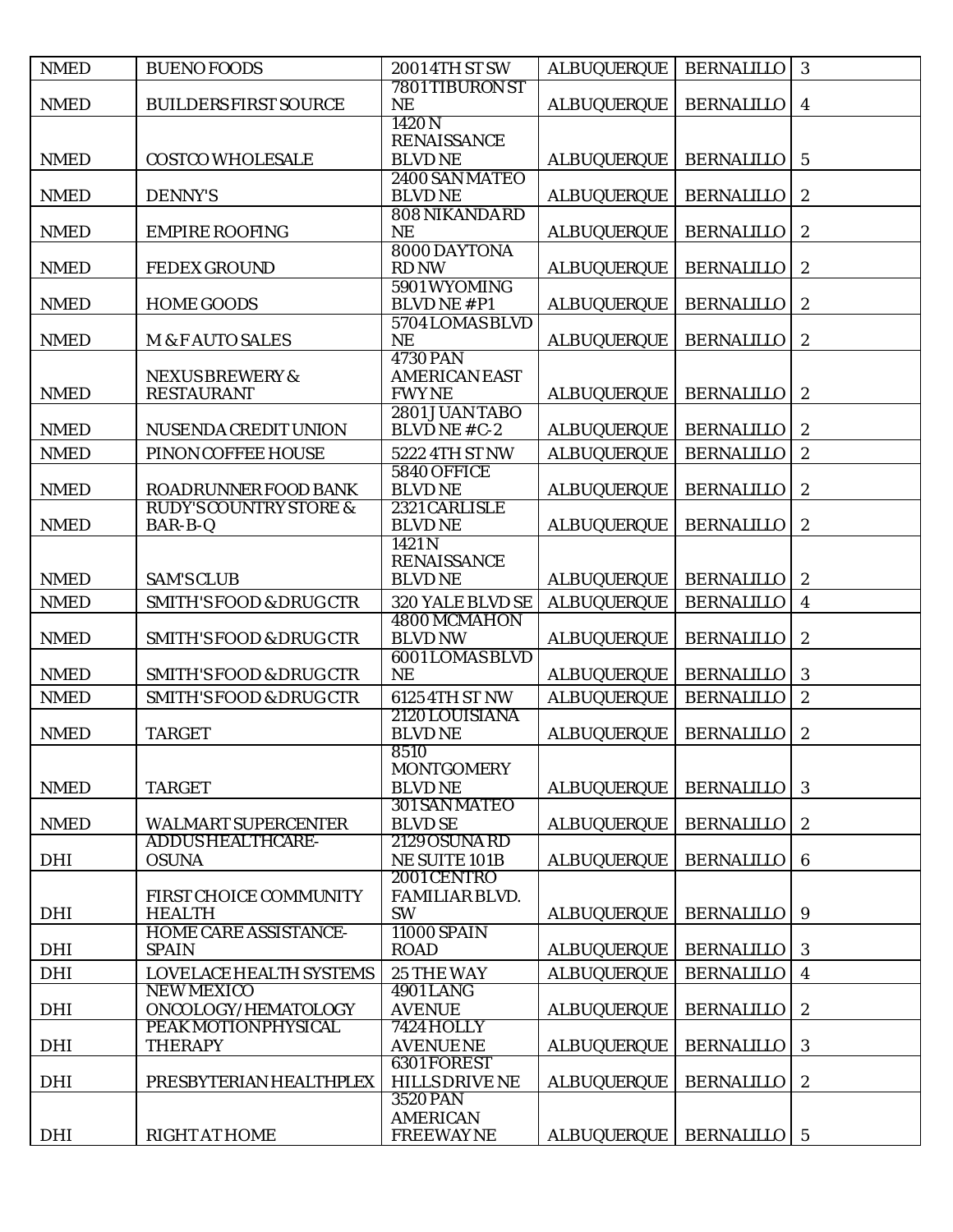|              |                                                                | 10751 FINDLAND                                  |                    |                   |                         |
|--------------|----------------------------------------------------------------|-------------------------------------------------|--------------------|-------------------|-------------------------|
| <b>ECECD</b> | <b>KIDZ ACADEMY</b><br><b>SEQUOYAH ADOLESCENT</b>              | <b>DRNW</b><br><b>3405 PAN</b>                  | <b>ALBUQUERQUE</b> | <b>BERNALILLO</b> | $\boldsymbol{2}$        |
| <b>CYFD</b>  | <b>TREATMENT CENTER</b>                                        | <b>AMERICAN FY</b>                              | <b>ALBuQUERQUE</b> | <b>BERNALILLO</b> | $\boldsymbol{2}$        |
|              | <b>ARTESIA SENIOR CENTER-</b>                                  | 202 CHISUM                                      |                    |                   |                         |
| <b>DHI</b>   | <b>CHISUM AVENUE</b><br><b>MAINTENANCE</b>                     | <b>AVENUEW</b><br>1118 W. AZTEC                 | <b>ARTESIA</b>     | <b>EDDY</b>       | $\boldsymbol{2}$        |
| <b>NMPED</b> | <b>DEPARTMENT</b>                                              | <b>BLVD</b>                                     | <b>AZTEC</b>       | <b>SAN JUAN</b>   | $\boldsymbol{2}$        |
| <b>NMED</b>  | <b>BNSF RAILWAY</b>                                            | 106 NORTH 1ST ST                                | <b>BELEN</b>       | <b>VALENCIA</b>   | $\overline{\mathbf{4}}$ |
| <b>NMED</b>  | <b>WOODLANDS ACE</b><br><b>HARDWARE</b>                        | 522 E REINKEN<br><b>AVE</b>                     | <b>BELEN</b>       | <b>VALENCIA</b>   | $\sqrt{2}$              |
| <b>NMED</b>  | <b>ALBERTSONS MARKET</b>                                       | <b>202 W CHURCH ST</b>                          | <b>CARLSBAD</b>    | <b>EDDY</b>       | $\overline{c}$          |
|              |                                                                | 210 RED CLOUD                                   |                    |                   |                         |
| <b>NMED</b>  | <b>INTREPID</b>                                                | RD                                              | <b>CARLSBAD</b>    | <b>EDDY</b>       | $\boldsymbol{2}$        |
| <b>NMED</b>  | SONIC DRIVE-IN                                                 | 2309 W PIERCE ST                                | <b>CARLSBAD</b>    | <b>EDDY</b>       | $\overline{c}$          |
| <b>DHI</b>   | <b>GOLDEN SERVICES</b>                                         | <b>800 WEST PIERCE</b><br><b>STREET SUITE B</b> | <b>CARLSBAD</b>    | <b>EDDY</b>       | $\boldsymbol{2}$        |
|              |                                                                | 615 W MERMOD                                    |                    |                   |                         |
| <b>DHI</b>   | <b>T-ADDY HEALTH SERVICES</b><br><b>CHAPARRALFAMILY HEALTH</b> | <b>ST</b><br>204 ANGELINA                       | <b>CARLSBAD</b>    | <b>EDDY</b>       | $\mathbf{3}$            |
| <b>DHI</b>   | <b>CENTER-ANGELINA BLVD.</b>                                   | BLVD.                                           | <b>CHAPARRAL</b>   | <b>DONA ANA</b>   | $\boldsymbol{2}$        |
| <b>NMED</b>  | <b>CLOUDCROFT BREWING CO</b>                                   | 1301 BURRO AVE                                  | <b>CLOUDCROFT</b>  | <b>OTERO</b>      | $\overline{c}$          |
| <b>NMED</b>  | <b>ALBERTSONS MARKET</b>                                       | 1905 N PRINCE ST                                | <b>CLOVIS</b>      | <b>CURRY</b>      | $\sqrt{2}$              |
| <b>NMED</b>  | SOUTHWEST CHEESE LLC                                           | <b>1141 CURRY</b><br>COUNTY RD #4               | <b>CLOVIS</b>      | <b>CURRY</b>      | $\boldsymbol{2}$        |
|              |                                                                | $2300N$ MAIN ST #                               |                    |                   |                         |
| <b>DHI</b>   | <b>INTERIM HEALTH CARE</b>                                     | 19                                              | <b>CLOVIS</b>      | <b>CURRY</b>      | $\boldsymbol{4}$        |
| <b>DHI</b>   | <b>KINDRED AT HOME-N</b><br><b>PRINCE</b>                      | 2708 N PRINCE<br><b>STREET</b>                  | <b>CLOVIS</b>      | <b>CURRY</b>      | $\sqrt{2}$              |
| <b>DHI</b>   | <b>MENTAL HEALTH</b><br><b>RESOURCES</b>                       | 1100 WEST 21ST<br><b>STREET</b>                 | <b>CLOVIS</b>      | <b>CURRY</b>      | $6\phantom{1}$          |
|              | <b>SOUTHWESTERNPRIVATE</b>                                     | 6382US                                          |                    |                   |                         |
| <b>DHI</b>   | <b>SERVICES-HWY 550</b>                                        | HIGHWAY 550                                     | <b>CUBA</b>        | <b>SANDOVAL</b>   | $\boldsymbol{2}$        |
| <b>NMED</b>  | PEPPER'S SUPERMARKET                                           | 812 E FLORIDA ST<br><b>2B STATE ROAD</b>        | <b>DEMING</b>      | <b>LUNA</b>       | $\sqrt{2}$              |
| <b>NMED</b>  | <b>SMITH'S FOOD &amp; DRUG CTR</b>                             | 344                                             | <b>EDGEWOOD</b>    | <b>SANTAFE</b>    | $\boldsymbol{2}$        |
| <b>DHI</b>   | EL CENTRO FAMILY CLINIC-<br><b>INDUSTRIAL PARK</b>             | 2010 INDUSTRIAL<br><b>PARK RD</b>               | <b>ESPANOLA</b>    | <b>RIO ARRIBA</b> | $\boldsymbol{2}$        |
|              |                                                                | 600 EAST                                        |                    |                   |                         |
| <b>DHI</b>   | EL MIRADO INC                                                  | <b>FAIRVIEWLANE</b>                             | <b>ESPANOLA</b>    | <b>RIO ARRIBA</b> | 3                       |
| <b>NMED</b>  | <b>ALBERTSONS</b>                                              | 4909 E MAIN ST                                  | <b>FARMINGTON</b>  | <b>SAN JUAN</b>   | $5\overline{)}$         |
| <b>NMED</b>  | <b>FARMINGTONPOLICE DEPT</b>                                   | 900 MUNICIPAL<br>DR                             | <b>FARMINGTON</b>  | <b>SAN JUAN</b>   | $\boldsymbol{2}$        |
| <b>NMED</b>  | <b>SMITH'S FOOD &amp; DRUG CTR</b>                             | <b>600 E 20TH ST</b>                            | <b>FARMINGTON</b>  | <b>SAN JUAN</b>   | 3                       |
|              | <b>PMS-TOTAH BEHAVIORAL</b>                                    |                                                 |                    |                   |                         |
| <b>DHI</b>   | <b>HEALTH</b>                                                  | 1615 OJO COURT<br>2012 SAN JUAN                 | <b>FARMINGTON</b>  | <b>SAN JUAN</b>   | 3                       |
| DHI          | ROOTS HOME HEALTH CARE                                         | <b>BLVD</b>                                     | <b>FARMINGTON</b>  | <b>SAN JUAN</b>   | $\boldsymbol{2}$        |
| <b>NMED</b>  | <b>SAFEWAY</b>                                                 | 980 US HIGHWAY<br>491                           | <b>GALLUP</b>      | <b>MC KINLEY</b>  | 3                       |
| <b>NMED</b>  | WALMART SUPERCENTER                                            | 1650 W MALONEY<br><b>AVE</b>                    | <b>GALLUP</b>      | <b>MC KINLEY</b>  | $\boldsymbol{2}$        |
| <b>NMED</b>  | <b>ALBERTSONS MARKET</b>                                       | 2402 N GRIMES ST                                | <b>HOBBS</b>       | <b>LEA</b>        | $\boldsymbol{2}$        |
|              | <b>CENTER OF RCRTNL</b>                                        | 4827N                                           |                    |                   |                         |
| <b>NMED</b>  | <b>EXCELLENCE</b>                                              | <b>LOVINGTON</b><br><b>200 E BROADWAY</b>       | <b>HOBBS</b>       | <b>LEA</b>        | 2                       |
| <b>NMED</b>  | <b>CITY OF HOBBS</b>                                           | <b>ST</b>                                       | <b>HOBBS</b>       | <b>LEA</b>        | $\boldsymbol{2}$        |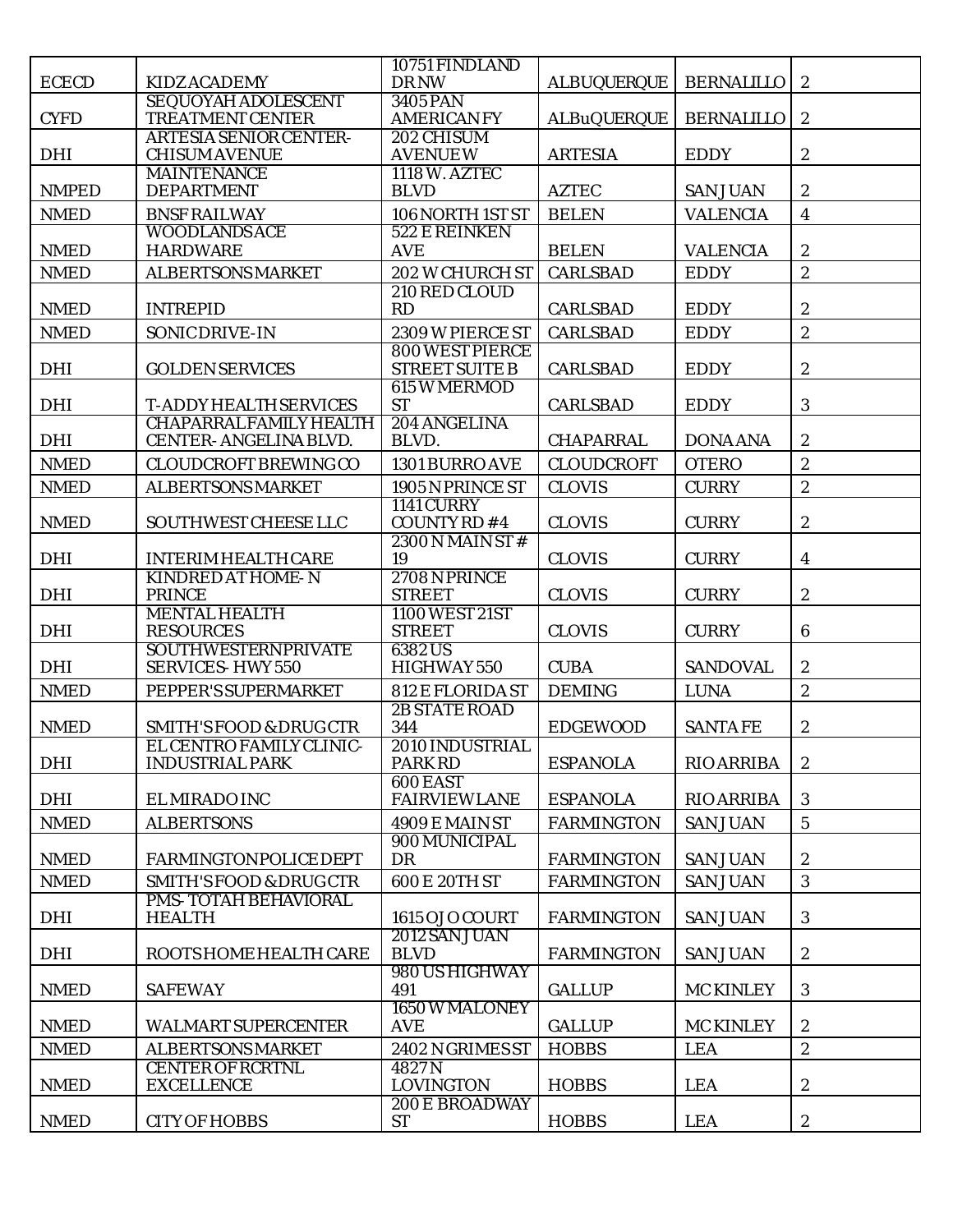| <b>NMED</b>  | DIVERSIFIED FIELD SVC INC                                                 | 315 S LEECH ST                            | <b>HOBBS</b>        | <b>LEA</b>        | $\boldsymbol{2}$ |
|--------------|---------------------------------------------------------------------------|-------------------------------------------|---------------------|-------------------|------------------|
| <b>NMED</b>  | <b>KEY ENERGY SVC</b>                                                     | 2625W<br><b>MARYLAND BLVD</b>             | <b>HOBBS</b>        | <b>LEA</b>        | $\boldsymbol{2}$ |
| <b>NMED</b>  | <b>WALMART SUPERCENTER</b>                                                | 3800N<br><b>LOVINGTONHWY</b>              | <b>HOBBS</b>        | <b>LEA</b>        | $\boldsymbol{2}$ |
| <b>DHI</b>   | <b>INTERIM HEALTH CARE</b>                                                | 726 E. MICHIGAN<br><b>DRIVE SUITE 130</b> | HOBBS`              | <b>LEA</b>        | $\boldsymbol{2}$ |
| <b>NMED</b>  | <b>ALASKA STRUCTURES</b>                                                  | 8500 MOUNTAIN<br><b>VISTA PKWY</b>        | <b>LAS CRUCES</b>   | <b>DONA ANA</b>   | $\boldsymbol{2}$ |
| <b>NMED</b>  | <b>ALBERTSONS</b>                                                         | 2501 N MAIN ST                            | <b>LAS CRUCES</b>   | <b>DONA ANA</b>   | $\boldsymbol{2}$ |
| <b>NMED</b>  | <b>WALMART SUPERCENTER</b>                                                | 1550 S VALLEY DR                          | <b>LAS CRUCES</b>   | <b>DONA ANA</b>   | $\sqrt{2}$       |
| <b>NMPED</b> | <b>LAS CRUCES PUBLIC</b><br><b>SCHOOLS (PHYSICAL PLANT</b><br>DEPARTMENT) | 1400 HERNANDEZ<br><b>STREET</b>           | <b>LAS CRUCES</b>   | <b>DONA ANA</b>   | $\boldsymbol{2}$ |
| DHI          | LA CLINICA DE FAMILIA-S<br><b>ALAMEDA</b>                                 | 575 S ALAMEDA<br><b>BLVD</b>              | <b>LAS CRUCES</b>   | <b>DONA ANA</b>   | $\boldsymbol{2}$ |
| <b>DHI</b>   | NEW MEXICO BEHAVIORAL<br><b>HEALTH</b>                                    | 3695 HOT<br>SPRINGS BLVD.                 | <b>LASVEGAS</b>     | <b>SAN MIGUEL</b> | 4                |
| <b>NMED</b>  | <b>SMITH'S FOOD &amp; DRUG CTR</b>                                        | 751 TRINITY DR                            | <b>LOSALAMOS</b>    | <b>LOSALAMOS</b>  | $\boldsymbol{2}$ |
| <b>NMED</b>  | <b>ALBERTSONS MARKET</b>                                                  | 2351 MAIN ST SE                           | <b>LOSLUNAS</b>     | <b>VALENCIA</b>   | $\boldsymbol{2}$ |
| <b>NMED</b>  | <b>SMITH'S FOOD &amp; DRUG CTR</b>                                        | 2580 MAIN ST NE                           | <b>LOSLUNAS</b>     | <b>VALENCIA</b>   | $\boldsymbol{2}$ |
| <b>DHI</b>   | LIN-MAR                                                                   | 315 N 1ST STREET<br><b>SUITEA</b>         | <b>LOVINGTON</b>    | <b>LEA</b>        | $\boldsymbol{2}$ |
| <b>NMED</b>  | <b>ALBERTSONS MARKET</b>                                                  | 7800 ENCHANTED<br><b>HILLS BLVD NE</b>    | <b>RIO RANCHO</b>   | <b>SANDOVAL</b>   | $\boldsymbol{2}$ |
| <b>NMED</b>  | <b>ALBERTSONS MARKET</b><br><b>BAKERY</b>                                 | 4300 RIDGECREST<br><b>DRSE</b>            | <b>RIO RANCHO</b>   | <b>SANDOVAL</b>   | 3                |
| <b>NMED</b>  | <b>ALBERTSONS MARKET</b>                                                  | 1110 SMAIN ST                             | <b>ROSWELL</b>      | <b>CHAVES</b>     | 3                |
| <b>NMED</b>  | <b>ALBERTSONS MARKET</b>                                                  | 900 W 2ND ST                              | <b>ROSWELL</b>      | <b>CHAVES</b>     | 3                |
| <b>NMED</b>  | LEPRINO FOODS CO                                                          | 5600 OMAHA RD                             | <b>ROSWELL</b>      | <b>CHAVES</b>     | $\overline{5}$   |
| <b>NMPED</b> | <b>GODDARD HIGH</b>                                                       | 701 EAST<br><b>COUNTRY CLUB</b>           | <b>ROSWELL</b>      | <b>CHAVES</b>     | $\boldsymbol{2}$ |
| <b>NMPED</b> | <b>ROSWELL HIGH</b>                                                       | <b>500 WEST HOBBS</b><br><b>ST</b>        | <b>ROSWELL</b>      | <b>CHAVES</b>     | $\boldsymbol{2}$ |
| <b>DHI</b>   | <b>KYMERA INDEPENDENT</b><br><b>PHYSICIANS</b>                            | 400 MILITARY<br><b>HEIGHTS PLACE</b>      | <b>ROSWELL</b>      | <b>CHAVEZ</b>     | $\mathbf{5}$     |
| <b>CYFD</b>  | <b>ASSURANCE HOME</b>                                                     | 1000 8TH EAST<br><b>STREET</b>            | <b>ROSWELL</b>      | <b>CHAVES</b>     | $\mathbf{2}$     |
| <b>NMED</b>  | <b>ALBERTSONS MARKET</b><br><b>DELICATESSEN</b>                           | <b>3001 S SAINT</b><br><b>FRANCISDR</b>   | <b>SANTAFE</b>      | <b>SANTAFE</b>    | $\mathbf{2}$     |
| <b>NMED</b>  | <b>MARKET STREET</b>                                                      | 600N<br><b>GUADALUPEST</b>                | <b>SANTAFE</b>      | <b>SANTAFE</b>    | $\boldsymbol{2}$ |
| <b>NMED</b>  | <b>SMITH'S FOOD &amp; DRUG CTR</b>                                        | 2110 SPACHECO<br><b>ST</b>                | <b>SANTAFE</b>      | <b>SANTAFE</b>    | $\boldsymbol{2}$ |
| <b>NMED</b>  | <b>STAMPEDEMEATINC</b>                                                    | 5700 MCNUTT RD                            | <b>SANTA TERESA</b> | <b>DONA ANA</b>   | 3                |
| <b>DHI</b>   | PEAK BEHAVIORAL HEALTH-<br>MCNUTTRD.                                      | 5045 MCNUTT<br><b>ROAD</b>                | <b>SANTA TERESA</b> | <b>DON ANA</b>    | $\boldsymbol{2}$ |
| <b>NMED</b>  | <b>ALBERTSONS MARKET</b>                                                  | 710 PASEO DEL<br><b>PUEBLOSUR</b>         | <b>TAOS</b>         | <b>TAOS</b>       | $\boldsymbol{2}$ |
| <b>NMED</b>  | <b>SMITH'S FOOD &amp; DRUG CTR</b>                                        | 31 SHERWOOD<br><b>BLVD</b>                | <b>WHITE ROCK</b>   | <b>LOSALAMOS</b>  | 3                |

\*In the last 14 calendar days

NMED does not discriminate on the basis of race, color, national origin, disability, age or sex in the administration of its programs or activities, as required by applicable laws and regulations. NMED is responsible for coordination of compliance efforts and receipt of inquiries concerning non-